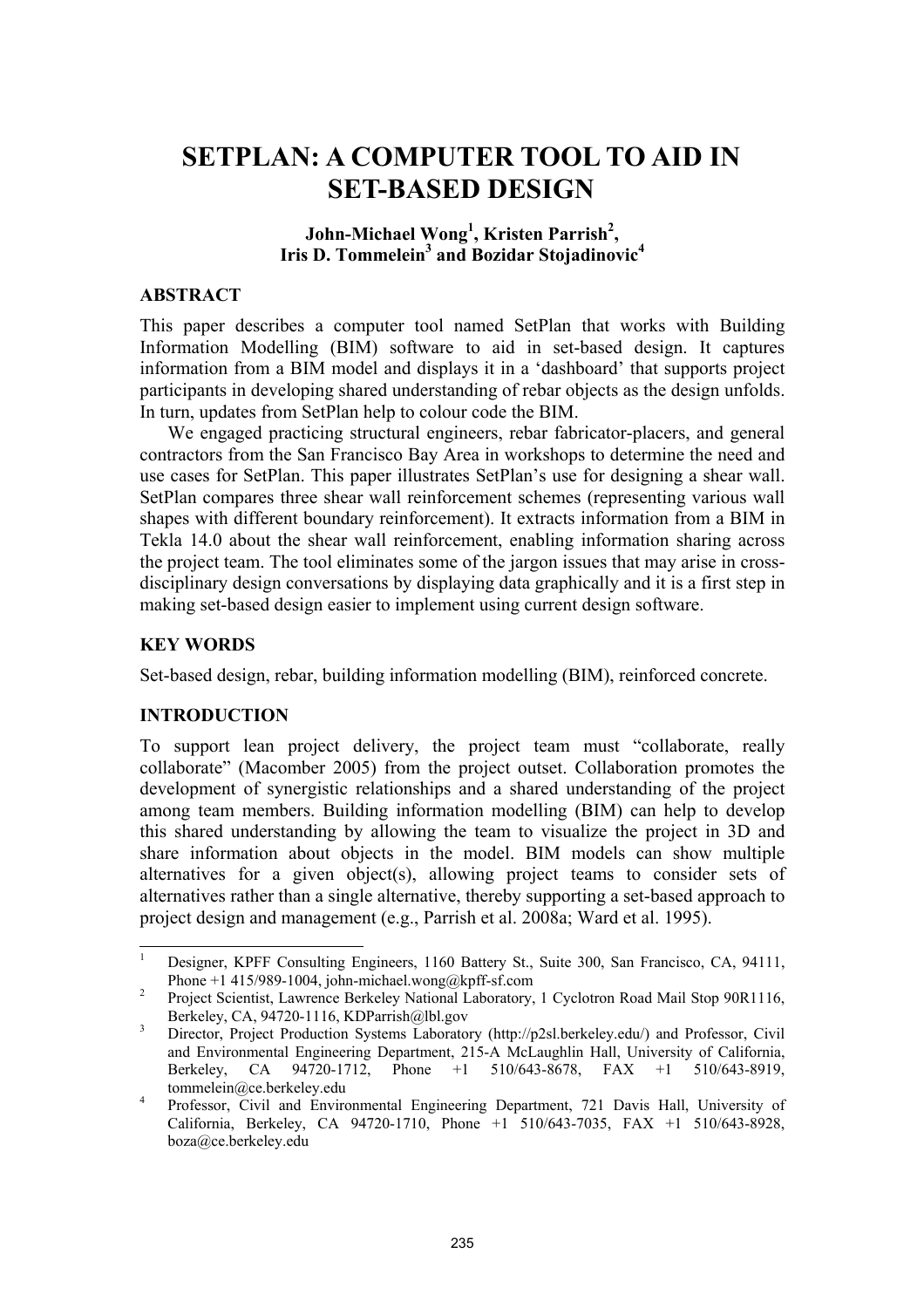This paper discusses the development and uses of SetPlan, a computer-based software tool that highlights differences between design alternatives using information from a BIM model and practitioner input. The tool delivers proof of concept that project teams can use a set-based methodology to design a reinforced concrete structure, as illustrated here with a shear wall design example. SetPlan illustrates that software can aid in implementation of set-based design by automating some of the tasks required to consider sets rather than points. SetPlan extracts information about alternatives from a BIM model. Further, it can write information back to the BIM model to illustrate differences between alternatives, allowing participants to discuss value trade-offs, with value propositions (Parrish et al. 2008b) or other means. This paper shows how SetPlan highlights differences between shear wall alternatives, thereby providing information project teams to make decisions about which alternative is preferred, e.g., using Choosing By Advantages (Suhr 1999).

# **RELATED WORK**

## **SET-BASED METHODOLOGY**

Set-based design is a methodology whereby a designer (or team) considers sets of design alternatives (rather than a single 'point' design) and postpones commitment to a specific design until they can confidently eliminate the alternatives. Set-based design requires information from various project team members, and is thus best supported in a collaborative design environment (Parrish et al. 2007; 2008a). Setbased design methodologies have been pursued in a variety of domains, including data interpretation to infer protein structures (Altman and Jardetzky 1986) and construction site layout (Tommelein et al. 1991). It has been used in new product development by Toyota engineers (Kennedy 2003; Sobek II et al. 1999; Ward 2007; Ward et al. 1995). Toyota's approach has inspired the development of a set-based methodology for rebar design (Parrish et al. 2007; 2008b) as presented there, and SetPlan seeks to aid in its implementation.

## **SET-BASED DESIGN AND PARAMETRIC DESIGN**

BIM tools use parametric design "to define objects… as parameters and relations to other objects, so that if a related object changes, this one will also. Parametric objects automatically re-build themselves according to the rules embedded in them" (Eastman 2007). BIM tools combine parametric relations with databases of pre-defined building objects to generate 3D models (Eastman et al. 2008). Representations used in both parametric and set-based models define objects by specific attributes, rather than as specific pieces. They use similar operators (e.g., union, intersection, and difference) to define new objects and sets, respectively, and monitor how these new ones relate to previously-defined objects and sets. However, parametric design works with predefined objects and relations between them, while set-based design accommodates more open-ended sets and ignores relationships between sets if necessary.

Software that supports collaborative Architecture/Engineering/Construction (AEC) design, e.g., BIM software, makes use of both set-based and parametric design concepts. Lottaz et al. (1999) discuss use of a constraint-based approach to manage the fabrication of beams for a steel frame building with ductwork holes cut into them. They suggest that all project team members use an internet-based collaborative tool to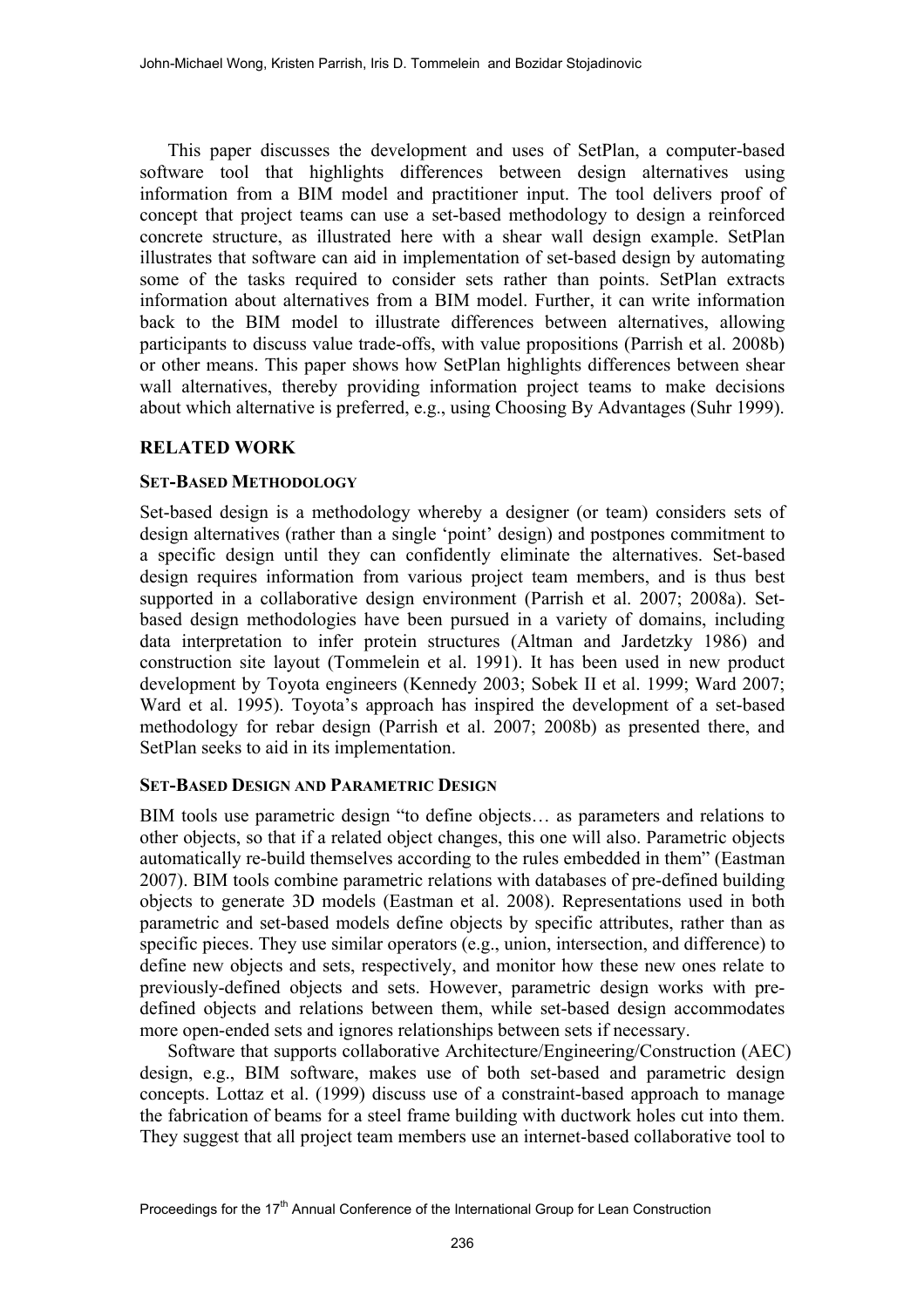communicate and collaborate throughout the design process. Their tool for structural steel beams considers the input of different project participants, as does SetPlan; however, SetPlan also writes information to a model, unlike the internet-based tool that Lottaz et al. discuss.

Castro-Lacouture and Skibniewski (2006) studied parametric set-based design in civil engineering, applied to the rebar industry. They describe a "business-to-business [B2B] e-Work system" to foster collaboration between rebar suppliers, construction firms, and design firms. Wong et al. (2007) extend this concept to a simulation program for sharing rebar information. Both systems support a reduction in total project time as a result of new methods of communication in the design process.

Nahm and Ishikawa (2006) develop parametric design software to aid in structural engineering. Their program uses a 'preference set-based design model' to search a database of possible design alternatives and selects a subset of alternatives based on user inputs. The program prompts for user input to compare alternatives, and user preferences dictate how design progresses. SetPlan also reflects user preference, but it compares user-input alternatives, rather than searching a database of alternatives.

# **DESIGN OF SETPLAN**

#### **OVERVIEW OF SETPLAN**

Practitioners involved in our research span the rebar supply chain. They shared their perspectives on value propositions used to make design decisions (Parrish et al. 2008b). Value propositions (graphically) relate, e.g., physical product characteristics, relative dollar, or time 'costs' to parameters that define value for different project stakeholders. They can be used with SetPlan to assist project teams in developing a shared understanding while gauging the advantages of different sets of alternatives, assigning a degree of importance to these advantages, and narrowing sets of design alternatives. SetPlan supplements the spatial and material information contained in a BIM model with this value proposition information (Parrish et al. 2008b). It works side-by-side with existing BIM software (Tekla 14.0) so information such as rebar counts can be extracted from the BIM model. Moreover, SetPlan shares information about rebar fabrication during design that is typically not available until the construction team is selected. For example, SetPlan writes information to the BIM model about whether or not a bar can be bent with an automatic stirrup bender and placing productivity data. The information presented in this paper is typical but does not reflect specifics from any one fabricator. For SetPlan to be most useful, it should include specific information about the preferences and capabilities of the structural engineer, fabricator, and placer on the project team and use this information during the design phase to influence design decisions. SetPlan makes information from the rebar fabricator, placer, and structural engineer explicit and visual, helping them to develop shared understanding and avoid some jargon issues.

# **IMPLEMENTATION DETAILS**

We used Microsoft .NET C# to program the set-based design tool. This programming language was selected for compatibility with the Tekla Structures 14.0 Open API (see http://www.tekla.com/uk/solutions/Pages/basic-concepts.aspx). SetPlan is integrated loosely with Tekla Structures 14.0, i.e., the data it uses is independent of modelling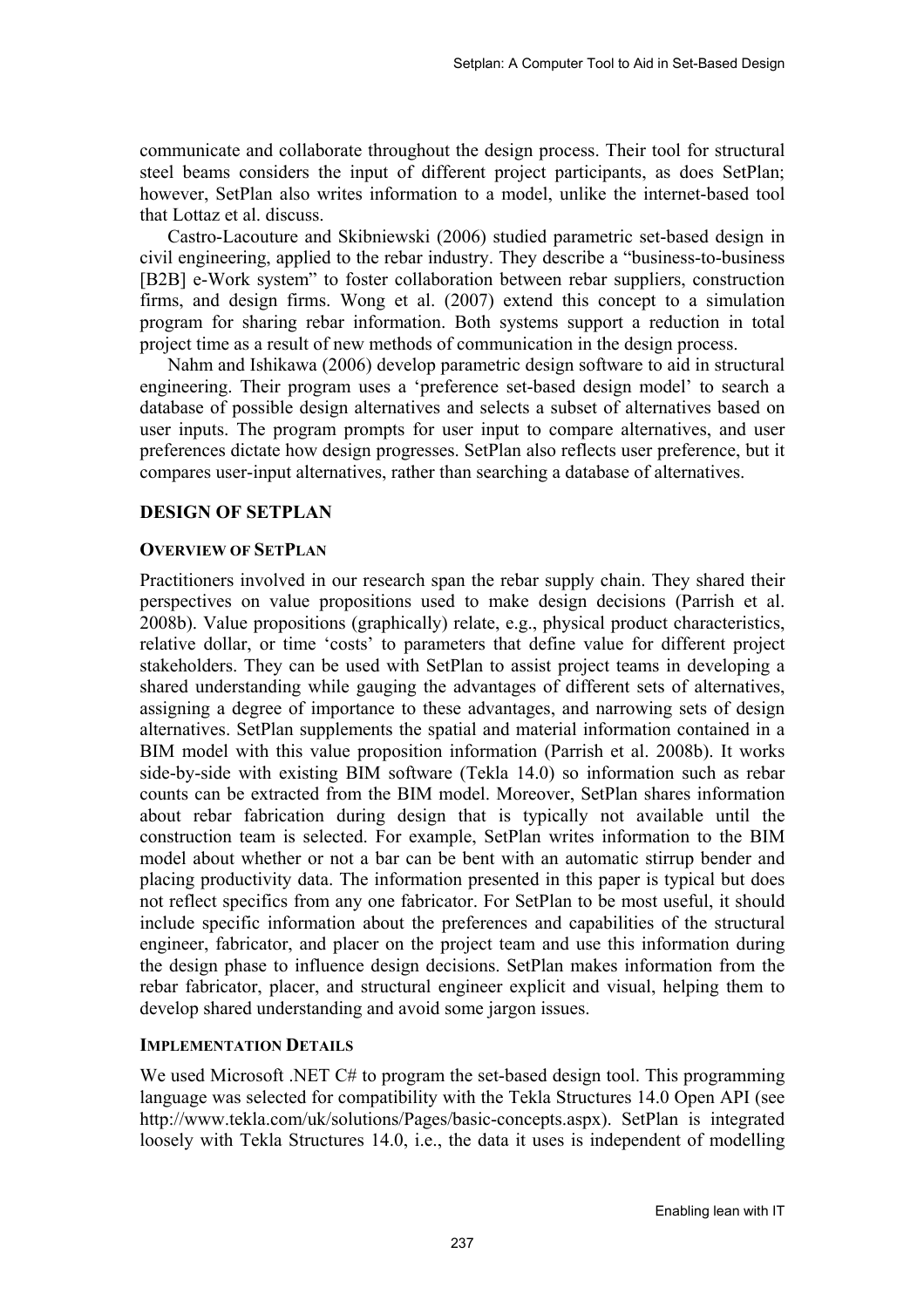software, provided the model supports reading and writing the required information. The Tekla Structures 14.0 .NET Open API makes this information readily accessible. SetPlan reads data from the Tekla Structures 14.0 model by iterating through all the objects in it of a particular type or through all the objects that the user selected. SetPlan provides a graphical user interface in a single window that can display different types of information. Figure 1 shows how SetPlan integrates with Tekla Structures 14.0 and the rebar design and delivery supply chain.



Figure 1: Architecture of the SetPlan Set-Based Design Tool

## **INFORMATION REQUIRED IN THE MODEL**

SetPlan gathers information in the BIM model to compare alternatives. It counts the number of short-direction ties, long-direction ties, hoops, and longitudinal bars in the boundary elements and 'curtain' of a shear wall (rebar in the wall itself is referred to as 'curtain' rebar). It also counts the number of vertical and horizontal bars in the shear wall. When users draw rebar in the Tekla Structures 14.0 model, they usually do not specify the rebar's function (i.e., long-direction tie, short-direction tie, etc.). To use the BIM model with SetPlan, however, they must input this metadata into Tekla Structures 14.0 in the "Name" field of an object's properties as SetPlan searches this field to determine bar counts. Table 1 lists the object names SetPlan searches for, their physical meaning, and their API Object Class. Figure 2 shows a shear wall with objects labelled according to their function.

Structural engineers require some information during design not necessary for rebar fabrication or placement (e.g., total area of rebar required in an element). They may not make this information explicit in the model (Wong 2008). Such information must be added to the Tekla Structures 14.0 model so it can work with SetPlan and provide most value to the project team. For example, the process for designing a reinforced concrete shear wall involves parameters such as *ρ*, the reinforcement ratio that compares the cross-sectional area of steel with that of concrete. This parameter is not necessary for construction, nor used by fabricators, but it is essential for completing a structural engineering analysis and design. For the model to be useful in the early stages of set-based design, it needs to contain this type of design parameter.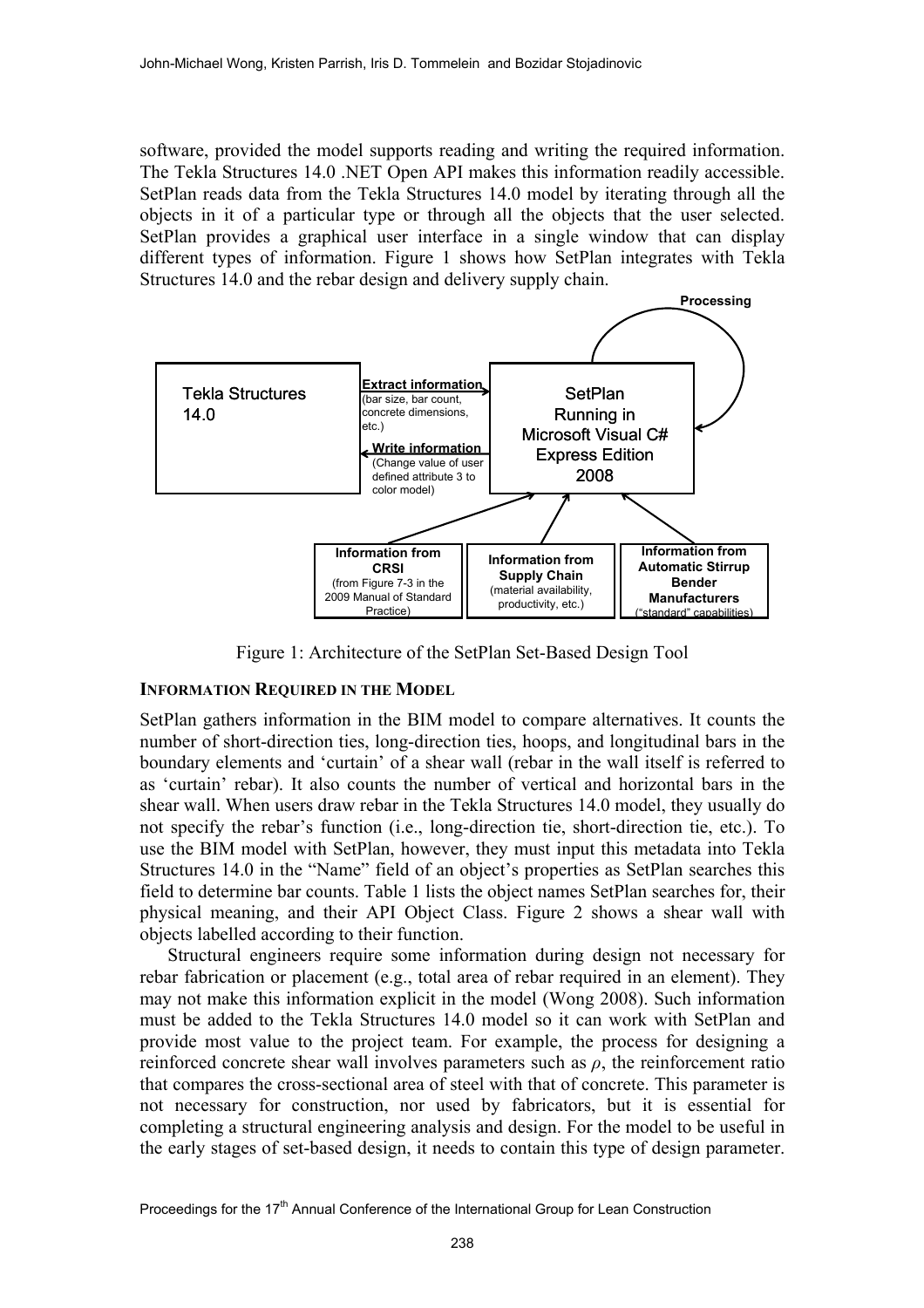Design parameters help define the 'must' criteria (conditions that each alternative must meet), attributes, and alternatives for shear wall design (Parrish and Tommelein 2009).

| <b>Object Name</b> | <b>Description</b>                    | <b>API Object Class</b> |
|--------------------|---------------------------------------|-------------------------|
| BE1, BE2           | Concrete volume for boundary elements | Beam                    |
| <b>SHEARWALL</b>   | Concrete for wall                     | Beam                    |
| BE1 H, BE2 H       | Boundary element hoops                | SingleRebar             |
| BE1 VS, BE2 VS     | Boundary element vertical rebar       | RebarGroup              |
| BE1 SDT,           | Boundary element short direction      | SingleRebar             |
| BE2 SDT            | transverse ties                       |                         |
| BE1 LDT,           | Boundary element long direction       | SingleRebar             |
| BE2 LDT            | transverse ties                       |                         |
| <b>CH</b>          | Curtain wall horizontal rebar         | SingleRebar             |
| <b>CV</b>          | Curtain wall vertical rebar           | SingleRebar             |

Table 1: Names for Different Rebar and Concrete Objects in the Model



Figure 2: Labelled Shear Wall

Conversely, fabricators require some information not necessary for design. For instance, fabricators use standard bending shapes to create hooks and stirrups, but structural drawings typically just specify stirrups at a given spacing. Information about standard bending shapes, available in the ACI Detailing Manual, ACI 315 (ACI 2004), also aids in design decision-making, and is thus useful in the model. Tekla Structures 14.0 contains internal bending shapes (defined by the object's SHAPE\_INTERNAL data) that map to ACI 315 bending shape designations using the SHAPE variable.

## **INFORMATION REQUIRED OUTSIDE THE MODEL**

SetPlan furthermore requires information from outside the model. Figure 3 shows SetPlan's main window that displays information about the shear wall design. The top shows an integrated web browser window that allows a space for custom tools and freeform information presentation. The 'Bar Size Dashboard' provides information about material availability, bending tolerance, cost, and placing time for *one* bar. Rebar fabricators in the San Francisco Bay Area provided dashboard values, reflecting trends, not actual data. The lower-left corner shows dimensions of each object, as well as the quantity of bars of a given type (e.g., hoops, short-direction ties, etc.) in the boundary elements and the wall. The lower-left corner also shows bar sizes and concrete strengths for the boundary elements and the wall. The lower-right corner shows SetPlan's status.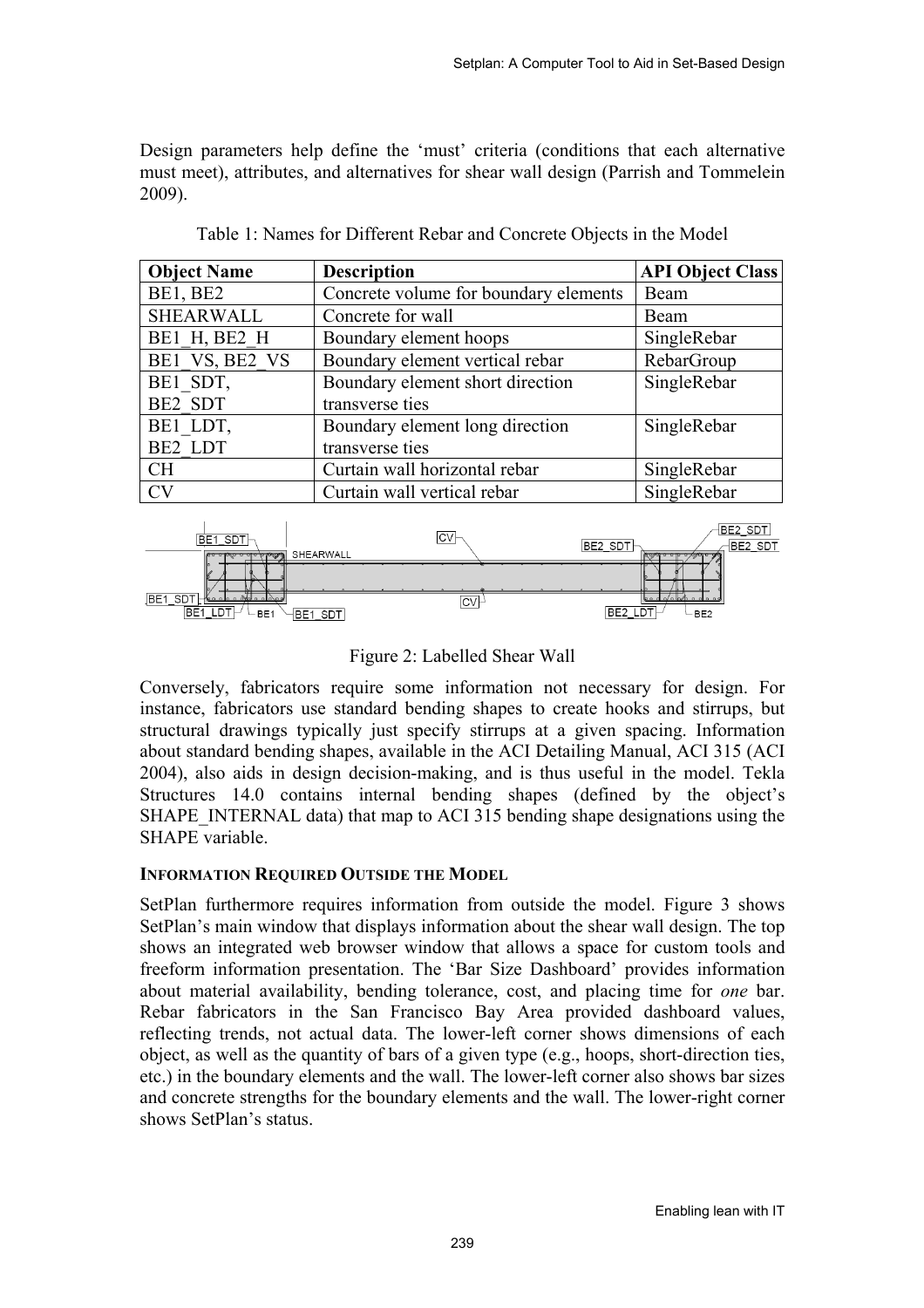

Figure 3: SetPlan's Main Window

Delineations between colours in the dashboard are arbitrary, and depend on the project team's capabilities and preferences. 'Material Availability' assesses how long it will take to receive material for the project. Green denotes material being readily available at a fabrication shop, which as shown is the case for bar sizes #10 [US #3] through  $\#36$  [US  $\#11$ ]. Mills run  $\#43$  [US  $\#14$ ] bar less frequently than the other sizes, and #57 [US #18] bar even less frequently (Richenberger 2008), so the dashboard shows these sizes with yellow and red, respectively. 'Bending Tolerance' assesses how many times a bar needs to be bent to conform with tolerances mandated in the *CRSI Manual of Standard Practice* (CRSI 2009). Green on the dashboard denotes bars meet requirements after going through the automatic stirrup bender once or twice. Yellow denotes a bar requires three bends to meet standards, and red denotes a bar requires more than three bends. Rineman (2008) explained automatic stirrup benders (e.g., the "Idea Machine," http://harrisalinasrebarshop.blogspot.com/2009/02/ideamachine.html) differ in their bending capabilities. Thus, the colouring for this factor may look different for another project team. 'Cost' assesses the productivity rates for placing a given bar size. This dashboard assumes productivity begins to decline when placing bars #36 [US #11] and larger because placing these requires cranes instead of hand placement. Colouring of the 'Cost' row follows this trend; green denotes most efficient placement, yellow is less efficient, and red is least efficient. 'Placing time' assesses productivity of placement in terms of bars placed per hour. Green denotes the highest bars/hour rate, yellow denotes a lower rate, and red denotes the lowest rate. In a real project setting, the project team would adjust the colouring on the dashboard to reflect their capabilities.

Figure 3 includes a 'Check Machine Bending' button that colour-codes the BIM model according to whether or not a bar can be bent with an automatic stirrup bender.

Proceedings for the 17<sup>th</sup> Annual Conference of the International Group for Lean Construction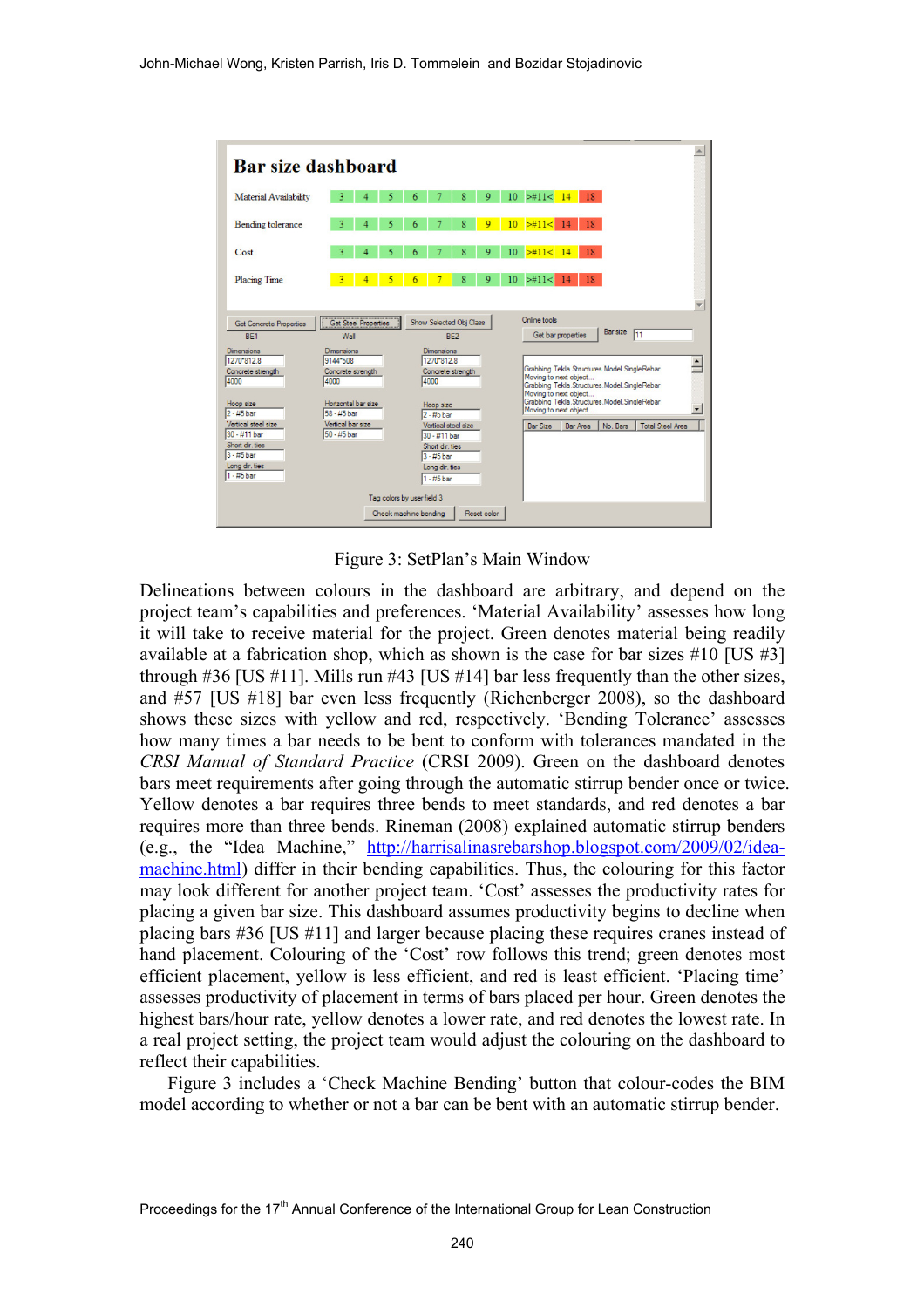#### **USING THE MODEL FOR ADDITIONAL VISUALIZATION**

We programmed SetPlan to assess whether or not a given piece of rebar can be bent with an automatic stirrup bender. Some automatic stirrup benders can do heavy bending (less than six points of bending in one plane) up to and including #25 [US #8] bars; however, most automatic stirrup benders cannot bend bars larger than #19 [US #6], so SetPlan uses #19 [US #6] as an upper limit for bending with an automatic stirrup bender. Automatic stirrup benders can easily bend bars into shapes listed in the 'Standard Shapes—Heavy Bent' table of the *CRSI Manual of Standard Practice* (2009 pp. 7-5), provided the total spacing between bends does not exceed 1 m  $\left[\sim$ 3 ft]. This information complements the spatial information and the model displays both, making it more useful for design.

SetPlan illustrates whether or not a bar can be bent with an automatic stirrup bender by colour-coding rebar in the Tekla Structures 14.0 model. The tool first extracts rebar information for each rebar object, then checks the rebar data with the automatic stirrup bender capabilities. This bending information is then written back into the model using user-defined attribute (UDA) fields. The tool sets the UDA to yellow for straight bar objects, green for bar objects that can be bent with the automatic stirrup bender, and red for objects that cannot. Once this information is written to the model database, users can opt to visualize colours of the objects based on the UDA value. Colouring objects to display value proposition information can be extended to show other pieces of information (e.g., congestion, whether or not an object can be prefabricated, etc.). Colour-coding objects makes visualizing differences in alternatives straightforward, and colours can be manipulated from within Tekla Structures 14.0's model space. Colours display information in a common platform and can illustrate the impacts of choosing one alternative over another.

#### **PROOF OF CONCEPT: SHEAR WALL EXAMPLE**

Shear walls resist lateral loads in a structure. Structural engineers commonly use them in buildings located in regions of high seismic risk. These shear walls require special rebar detailing, especially in the boundary elements (ACI 2005). Seismic detailing requires a large amount of rebar in the boundary elements, which often creates placing difficulty. Placing concrete for boundary elements may also be difficult, as some boundary elements are wider than the shear wall (e.g., 'dogbones'), requiring additional formwork. On the one hand, a wider boundary element offers more room for rebar, reducing the congestion issue. On the other hand, a wider boundary element requires additional formwork and possibly additional time for concrete placement.

Figure 4 shows three shear-wall design alternatives, all of the same length of 798 cm (314 in). Shear wall A is a dogbone. The wall is 51 cm (20 in) wide, and the boundary elements are 81 cm (32 in) wide and 127 cm (50 in) long. The boundary elements of shear walls B and C are as wide as the walls themselves. Shear wall B is 66 cm (26 in) wide. Its boundary elements are 127 cm (50 in) long. Shear wall C is 51 cm (20 in) wide, and its boundary elements are 203 cm (80 in) long. Note the number of pieces of rebar in each shear wall. The boundary elements in shear wall C have many rebar ties to achieve the required rebar area.

Visualizing the shear wall design alternatives allows the project team to see differences between the alternatives that may not otherwise be obvious. For instance, the difference in boundary element length may not be obvious in narrative form, but it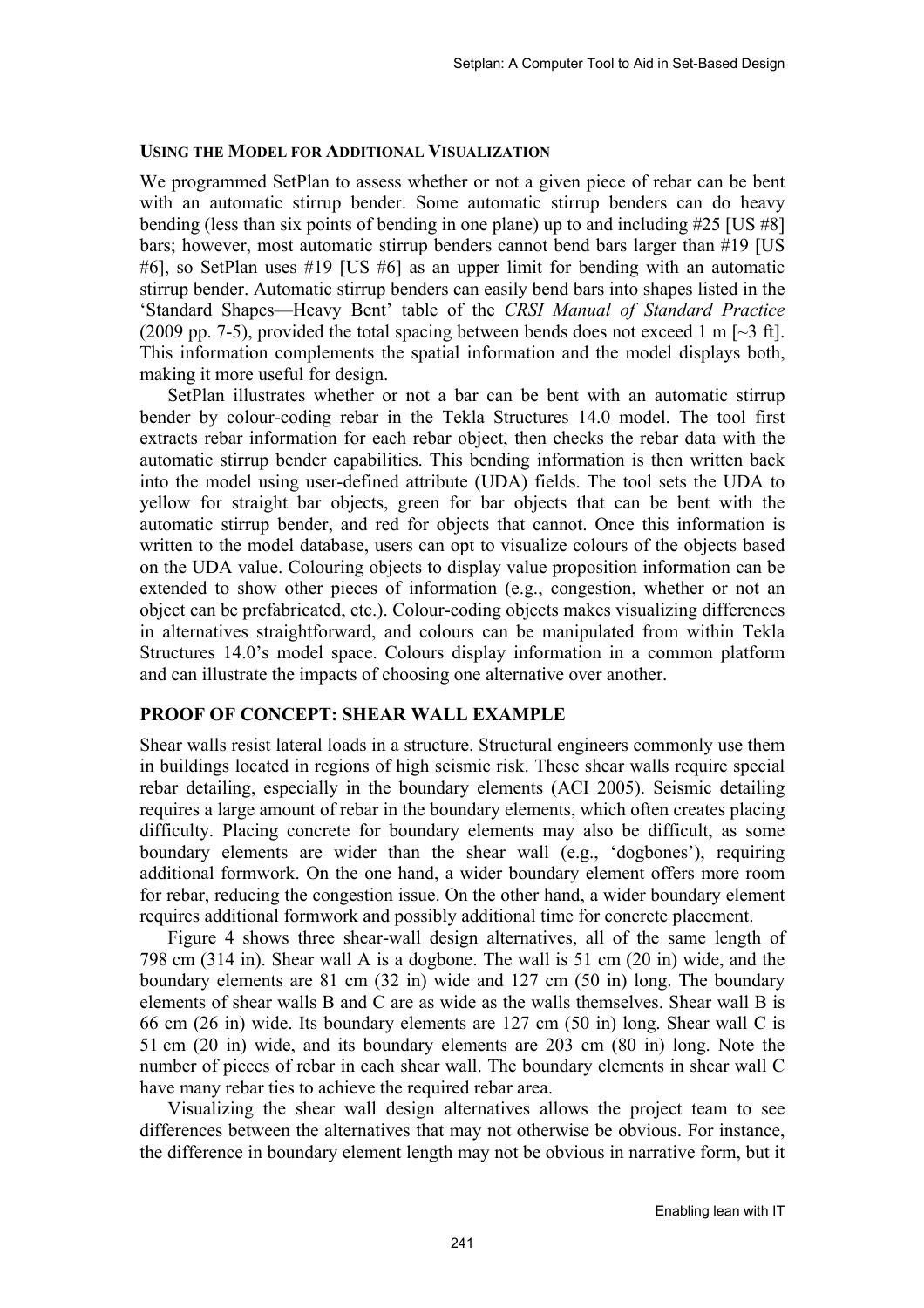is clear in the drawing. To further aid in understanding differences between alternatives, users may elect to colour-code the set of shear wall alternatives. Figure 5 shows the colour-coded set of shear wall design alternatives. Green indicates a piece of rebar can be bent with an automatic stirrup bender. The boundary-element hoops can be bent with an automatic stirrup bender for every shear wall. Long-direction ties can also be bent with an automatic stirrup bender for every shear wall. The shortdirection ties cannot be bent with an automatic stirrup bender for any shear wall. Yellow indicates straight bar, which is the case for all curtain steel.



Figure 5: Colour Codes Shown Inside the Modelling Software

In colour, differences between alternatives become clear. Project participants can *see* the impact of a given design decision in terms of ability to table bend bars. Practitioners involved in this research commented this tool could be very useful in practice, as it brings issues to the fore for the project team to discuss. For instance, a

Proceedings for the 17<sup>th</sup> Annual Conference of the International Group for Lean Construction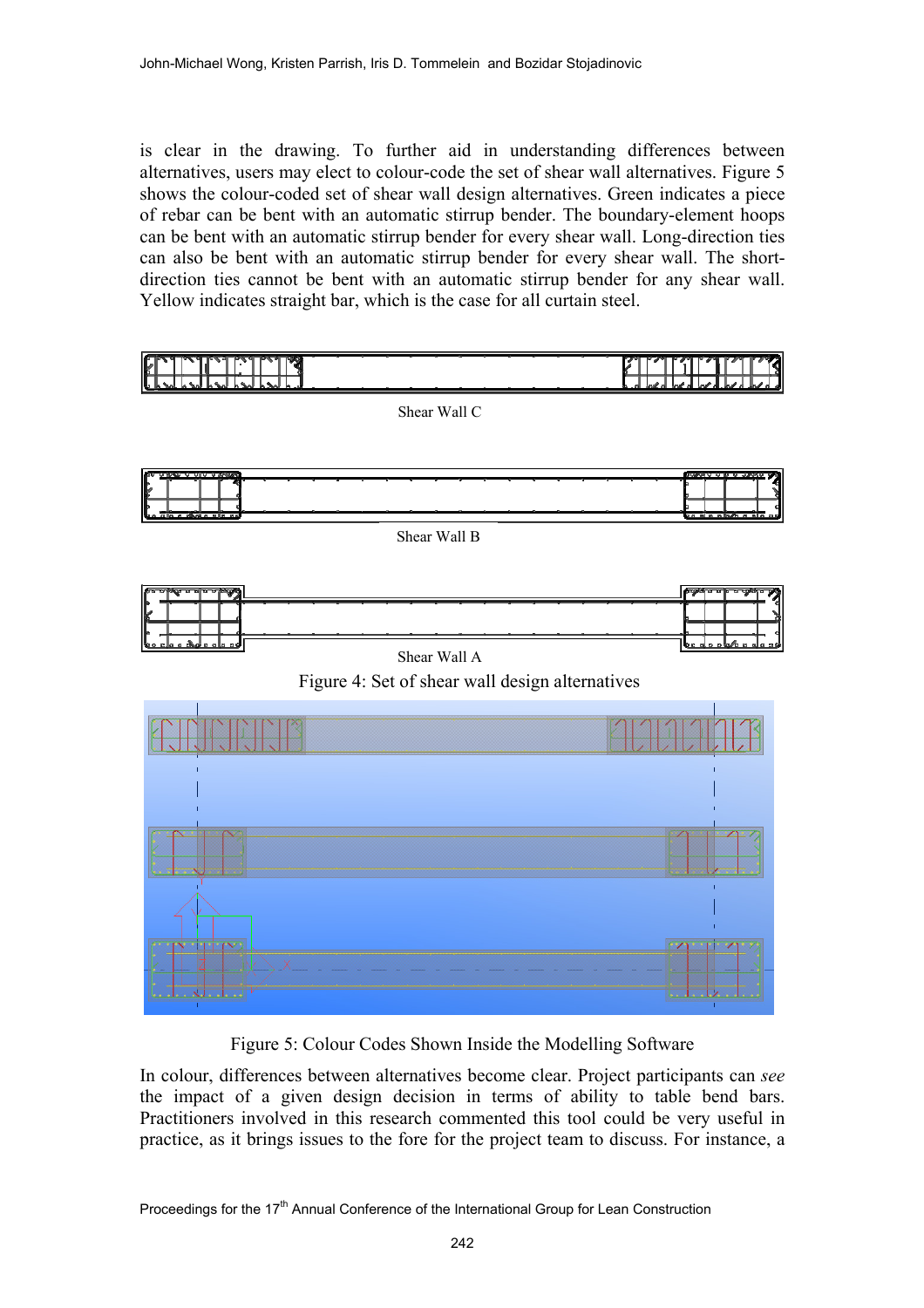structural engineer commented he was surprised to see the short direction ties could not be table bent. A rebar fabricator explained that bars, like the short direction ties, that have hooks on only one end cannot be table bent. Conversations like this could lead to development of a new alternative (e.g., add 90° hooks to the ends of the short direction ties) or an understanding of value tradeoffs associated with each alternative.

#### **CONCLUSIONS**

Set-based design requires project teams collaborate to develop alternatives and subsequently evaluate them. Practitioners involved in this research articulated the need for a tool to aid in the implementation of set-based design. This paper presented a tool that supplements BIM software with information about rebar fabrication and availability. Further, the tool to highlights differences between alternatives through colour coding the model. This tool colour codes according to whether or not rebar can be table bent; future tools could colour code based on other criteria.

BIM models can help project team members develop shared understanding. They can illustrate alternatives and the differences between them. Visualizing these differences offers project teams an opportunity to discuss value tradeoffs between alternatives. Visualization also provides a common language for design conversations, eliminating some of the jargon issues between participants. Through these design conversations, project teams can make more informed design decisions.

#### **ACKNOWLEDGMENTS**

We thank Howard Bennion of Pacific Coast Steel, Inc., Jim Soulé of HarrisSalinas Rebar, and Sandy Soulé of Soulé Software for providing data for this paper. We also thank Tekla, Inc. for providing technical support while developing this tool. This research is funded by grant CMS-0511044 from the National Science Foundation (NSF) and by gifts made to the Project Production Systems Laboratory  $(P<sup>2</sup>SL)(http://p2sl.berkeley.edu)$ . All support is gratefully acknowledged. Any opinions, findings, conclusions, or recommendations expressed in this paper are those of the writers and do not necessarily reflect the views of the NSF or  $P^2SL$  members.

#### **REFERENCES**

- ACI (2004). *ACI Detailing Manual-2004*, American Concrete Institute, Farmington Hills, MI, 212 pp.
- ACI (2005). *Building Code Requirements for Structural Concrete and Commentary*, American Concrete Institute, Farmington Hills, MI, 424 pp.
- Altman, R.B., and Jardetzky, O. (1986). "New Strategies for the Determination of Macromolecular Structure in Solution." *J. Biochem.*, 100(6), 1403-1423.
- Castro-Lacouture, D., and Skibniewski, M.J. (2006). "Implementing a B2B e-Work System to the Approval Process of Rebar Design and Estimation." *Journal of Computing in Civil Engineering*, 20(1), 28-37.
- CRSI (2009). *Manual of Standard Practice*, Concrete Reinforcing Steel Institute, Schaumburg, IL, 144 pp.
- Eastman, C.M. (2007). "BIM Resources @ Georgia Tech." Available at http://bim.arch.gatech.edu/?id=402. Accessed July 10, 2008.
- Eastman, C.M., Teicholz, P., Sacks, R., and Liston, K. (2008). *BIM Handbook*, John Wiley & Sons, Hoboken, NJ, 490 pp., pp. 25-63.